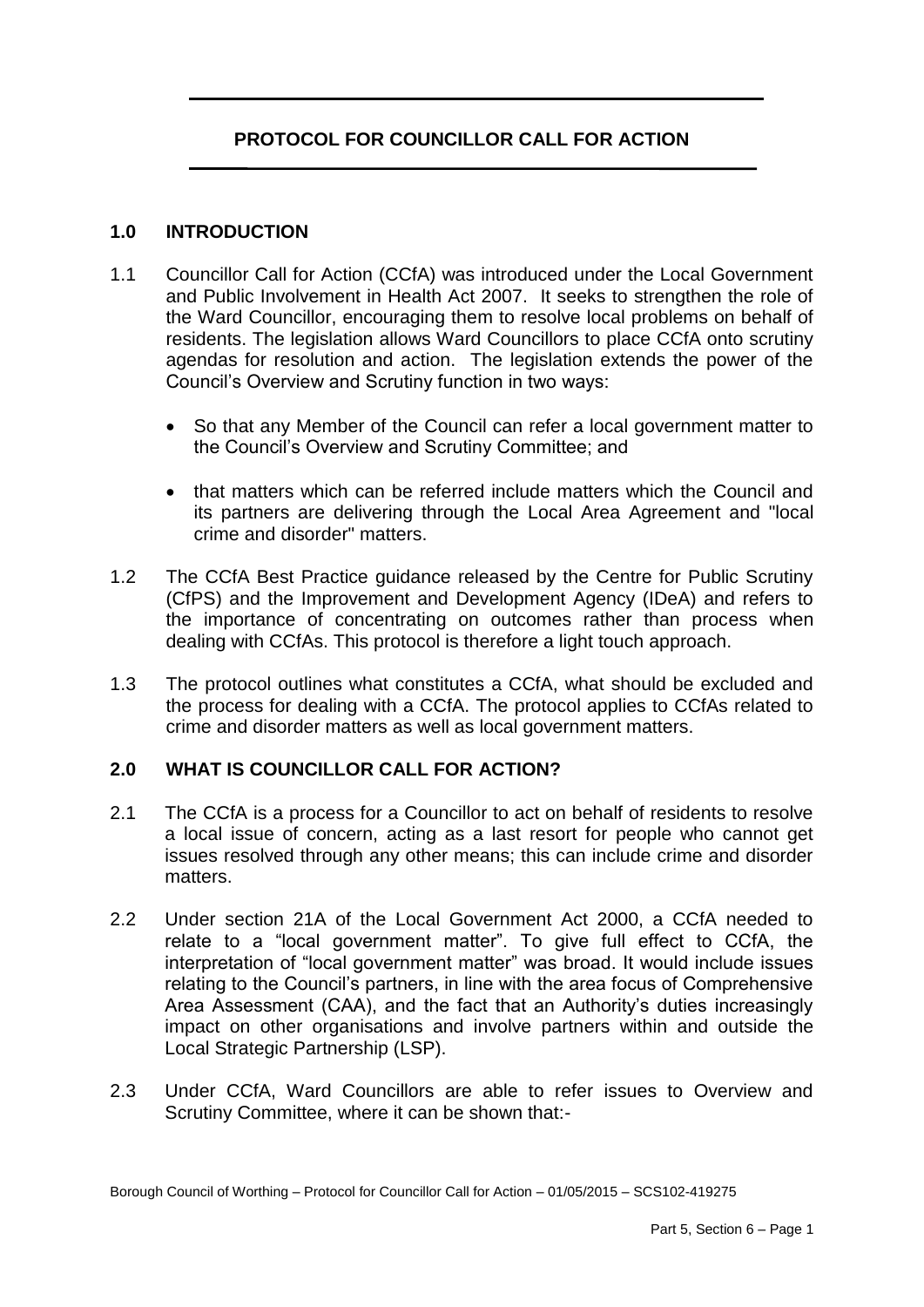- the issue is of a genuine and persistent local concern;
- the issue is not subject to ongoing legal processes; and
- other courses of action have failed to resolve the matter.
- 2.4 The Localism Act 2011 has provided further clarification on the matters or concerns that can be referred through the CCfA process:-
	- Ward Councillors are no longer restricted to referring matters of 'local government concern' to Overview and Scrutiny Committee.

### **3.0 MATTERS WHICH ARE EXCLUDED FROM COUNCILLOR CALL FOR ACTION**

- 3.1 The following matters have been excluded under section 21A of the Local Government Act 2000, introduced under section 119 of the Local Government and Public Involvement in Health Act 2007:
	- any matter relating to a planning decision;
	- any matter relating to a licensing decision;
	- any matter relating to an individual or entity in respect of which that individual or entity has a right of recourse to a review or right of appeal conferred by or under any enactment;
	- any matter which is vexatious, discriminatory or not reasonable to be included in the agenda for, or to be discussed at, a meeting of the Overview and Scrutiny Committee or at a meeting of a Sub-Committee of that Committee.

## **4.0 CCFA PROCESS**

- 4.1 In accordance with the national best practice guidance Overview and Scrutiny should be the last resort for a CCfA. The expectation will be on the Ward Councillor to have tried to resolve an issue using all available mechanisms (including partnership working when appropriate) prior to referring the matter to the Overview and Scrutiny Committee. When a matter is referred to the Overview and Scrutiny Committee it will be up to the Overview and Scrutiny Committee Chairman and the Proper Officer whether the matter is progressed and taken forward by scrutiny. The process of determination by the Overview and Scrutiny Committee Chairman with the Proper Officer represents a sifting process to determine if the matter is of sufficient weight to be considered as a CCfA, and to determine whether the matter is excluded under paragraph 3 above.
- 4.2 At this stage the Overview and Scrutiny Committee Chairman, together with the Proper Officer, will need to decide if the matter relates to a joint service issue. If so, the matter should be considered by the Councils' Joint Overview and Scrutiny Committee and the Chairman and Proper Officer will need to consult with the Adur District Council Overview and Scrutiny Committee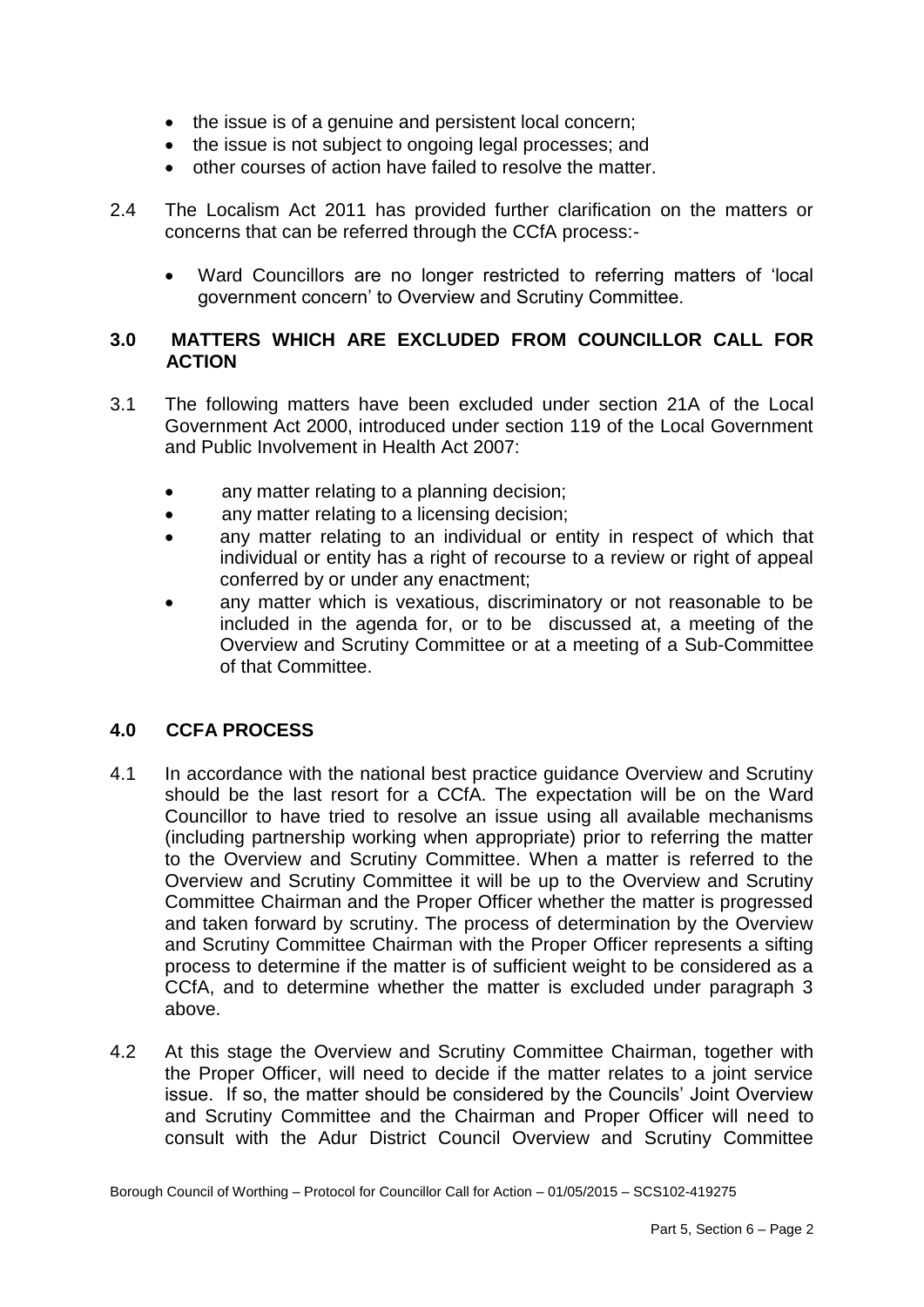Chairman to determine if the matter should be considered by the Joint Overview and Scrutiny Committee.

4.3 The possible reasons for rejecting a CCfA are outlined at paragraph 5.0 below.

### **5.0 REFERRAL TO SCRUTINY**

- 5.1 The Chairman of the Overview and Scrutiny Committee will then determine with the Proper Officer whether to take the CCfA forward. The Proper Officer will inform the Ward Councillor whether they will accept the CCfA within 5 working days of the request. If the CCfA is a crime and disorder related matter then responsible partners must be notified.
- 5.2 Reasons an Overview and Scrutiny Committee Chairman may decide not to take a CCfA forward to Overview and Scrutiny Committee (or Joint Overview and Scrutiny Committee) could include:
	- Not enough information has been provided;
	- More could be done to resolve the issue at a local level, e.g. key people have not been contacted;
	- The CCfA is, or has stemmed from, a vexatious discriminatory or unreasonable complaint;
	- The matter has recently been examined by Overview and Scrutiny (though the Ward Councillors may argue that certain aspects were not sufficiently covered hence a need for a CCfA);
	- The matter is the subject of an Ombudsman complaint or other official complaints procedure;
	- The matter falls under any other excluded matters (see paragraph 3 above).
- 5.3 If a CCfA is rejected for consideration by scrutiny the Ward Councillor will be notified by the Proper Officer in writing within 5 working days of lodging the CCfA. Where it is a Crime and Disorder CCfA, all responsible partners must also be notified of the rejection. Ward Councillors will have the opportunity to reply to the Chairman perhaps with further information to substantiate the CCfA.
- 5.4 If the CCfA is accepted, the relevant Executive Members, Officers and/or partners will be notified by the Proper Officer.

### **6.0 PROCESS FOR RESOLUTION OF A CCFA**

- 6.1 In an attempt to resolve the CCfA, a Ward Councillor may:
	- receive public request for action or issue;
	- discuss with other Ward Councillors if a multi-member ward and agree action;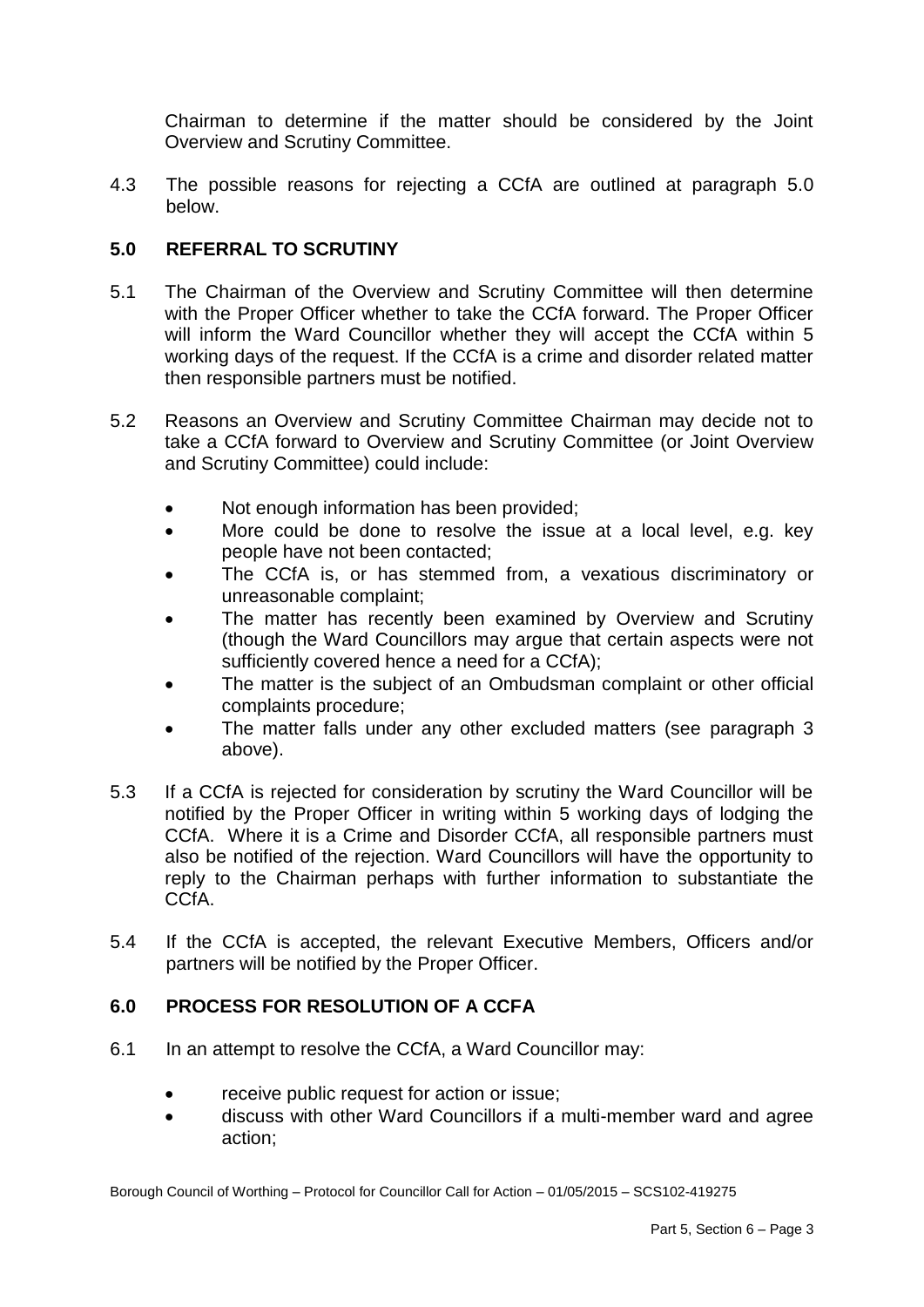- take steps to resolve the issue through existing mechanisms such as liaising with partners, County Councillors or raising with Officers;
- If unresolved and the matter can be taken no further by the Ward Councillor then refer to the Overview and Scrutiny Committee by completing "the Councillor Call for Action Form" and submit this to the Proper Officer for action.
- 6.2 Overview and Scrutiny Committee either:
	- reject the CCfA and notify the Ward Councillor, who in turn should inform the public; or
	- accept the CCfA and arrange to consider the CCfA, notifying partners as appropriate. Following which they will determine their response and relay this to the Ward Councillor and Partners as appropriate.

## **7.0 PROCESS FOR DEALING WITH A CCFA AT OVERVIEW AND SCRUTINY COMMITTEE**

- 7.1 The Chairman and Proper Officer will determine if a special meeting outside the calendar of meetings is required and call a meeting, if not then the CCfA will be dealt with at the next available meeting of the Committee.
- 7.2 The Chairman in consultation with the Ward Councillor and Proper Officer when considering the meeting should give consideration to:
	- Witnesses:
	- Notifying and Inviting Partners
	- Evidence required:
	- Key questions;
	- Timescales; and
	- Aims and objectives for the meeting.
- 7.3 In a similar fashion to the call-in process, at the meeting of the Overview and Scrutiny Committee, or Joint Overview and Scrutiny Committee, as appropriate, Members will be expected to reach a decision on whether to:
	- take no action:
	- refer the matter to the Executive/Council/Partner Organisation, with recommendations; and/or
	- carry out a full scrutiny investigation.
- 7.4 Any report and recommendations arising from the Committee meeting will be made available and sent to all agencies involved with the CCfA within 5 working days of the meeting. In the case of a crime and disorder matter, reports and recommendations will be sent to the responsible authorities as listed in the Police and Justice Act 2006.